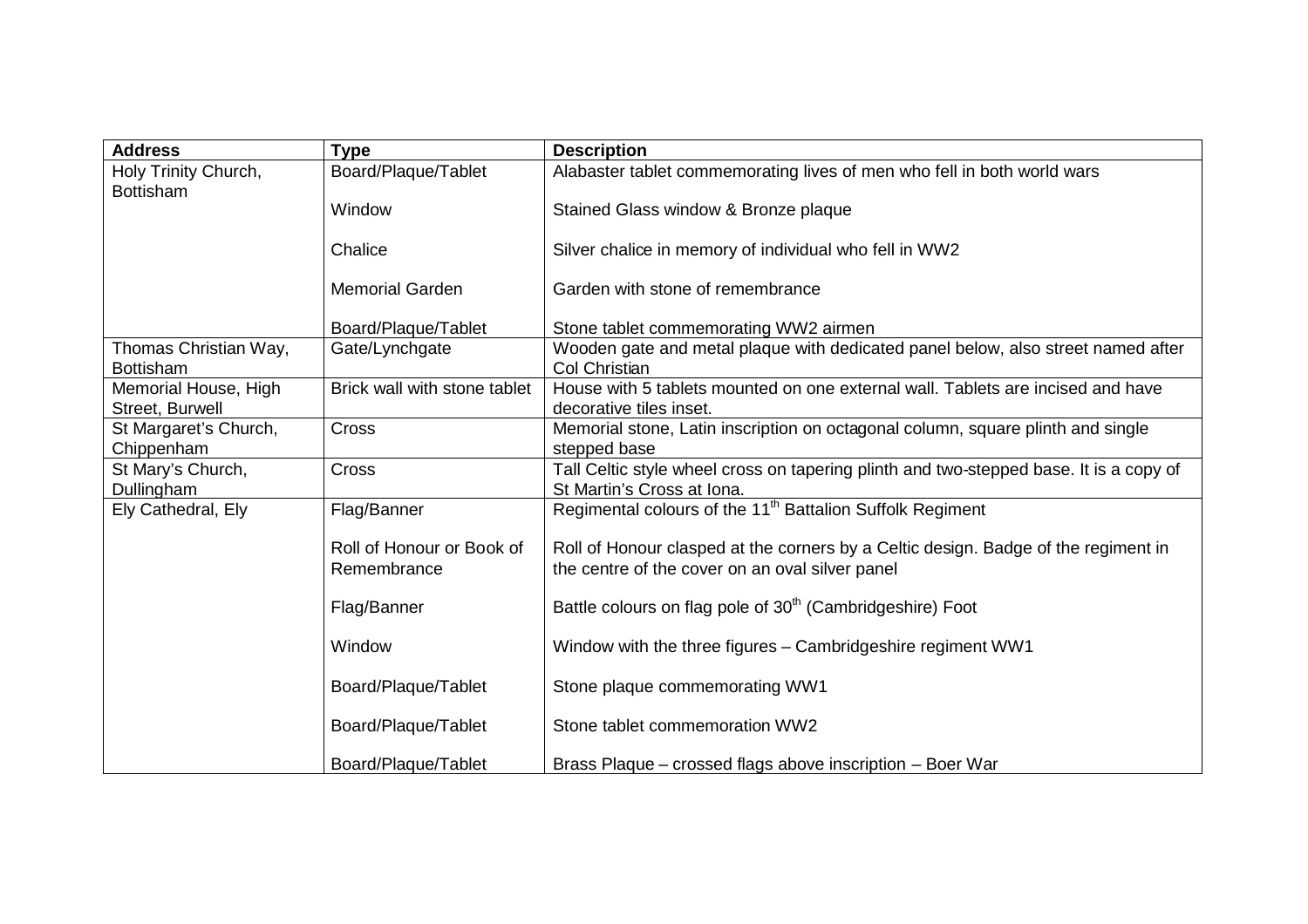|                            | Chapel: Dedicated within            | Chapel fitted with oak panels bearing the names of the dead. Includes candle holder, |
|----------------------------|-------------------------------------|--------------------------------------------------------------------------------------|
|                            | church building                     | plaques, screen, reredos                                                             |
| St Mary's Church, Ely      | Window                              | Three light window commemorating WW1                                                 |
| Almonry Wall, High St, Ely | <b>Memorial Stone &amp; Tablets</b> | Alcove in wall with 13 tablets                                                       |
| Nr Sports Ground,          | Garden of remembrance               | Garden featuring stone column with bronze figure                                     |
| Fordham                    |                                     |                                                                                      |
| The Green, Haddenham       | Cross                               | Celtic style wheel cross on tapering plinth and single step                          |
| St Andrew's Church,        | Cross                               | Celtic cross of sacrifice on plinth and base. Sword of sacrifice on front face       |
| Isleham                    |                                     |                                                                                      |
|                            | Board/Plaque/Tablet                 | Stone plaque commemorating WW1                                                       |
| The Green, Kirtling        | Granite memorial                    | Commemorating WW1 and WW2                                                            |
| St George's Church, Little | Board/Plaque/Tablet                 | Brass plaque commemorating WW2                                                       |
| <b>Thetford</b>            |                                     |                                                                                      |
|                            | Board/Plaque/Tablet                 | Brass plaque commemorating WW1                                                       |
|                            |                                     |                                                                                      |
|                            | Cross                               | Stone cross shortened Celtic style wheel cross on tapering plinth and single step    |
| St George's Church,        | Clock or Clock tower                | Church clock and chimes. Simple stone and brick memorial in the churchyard           |
| Littleport                 |                                     | mounts a plaque which appears to have once been inside the church                    |
| St James Church, Lode      | Cross                               | Small Celtic style wheel cross on tapering plinth and two-stepped base.              |
| Mepal                      | Rose Garden                         | Small rose garden containing low circular memorial in the centre. Etched squadron    |
|                            |                                     | badge of 75 (New Zealand) Squadron RAF on top of memorial                            |
| High Street, Mepal         | Cross                               | Cross on four stepped base                                                           |
| The Green, Reach           | <b>Obelisk</b>                      | Squat obelisk on two stepped base                                                    |
| St Andrew's Church,        | Board/Plaque/Tablet                 | Plain stone tablet                                                                   |
| Soham                      |                                     |                                                                                      |
| Town Centre, Soham         | Plinth & Figure                     | Service man in mourning pose with rifle reversed surmounts large, stepped stone      |
|                            |                                     | plinth. Names in columns on each side of plinth. Two-stepped base                    |
| St Peter's Church,         | Cross                               | Small cross on spire on plinth                                                       |
| Stetchworth                |                                     |                                                                                      |
| Church Lane, Stetchworth   | <b>Obelisk</b>                      | Stone obelisk, names of the fallen on each of four sides of base in relief. Carved   |
|                            |                                     | panel on each side.                                                                  |
| British Legion Hall,       | Roll of Honour or Book of           | Pair of identical framed scrolls                                                     |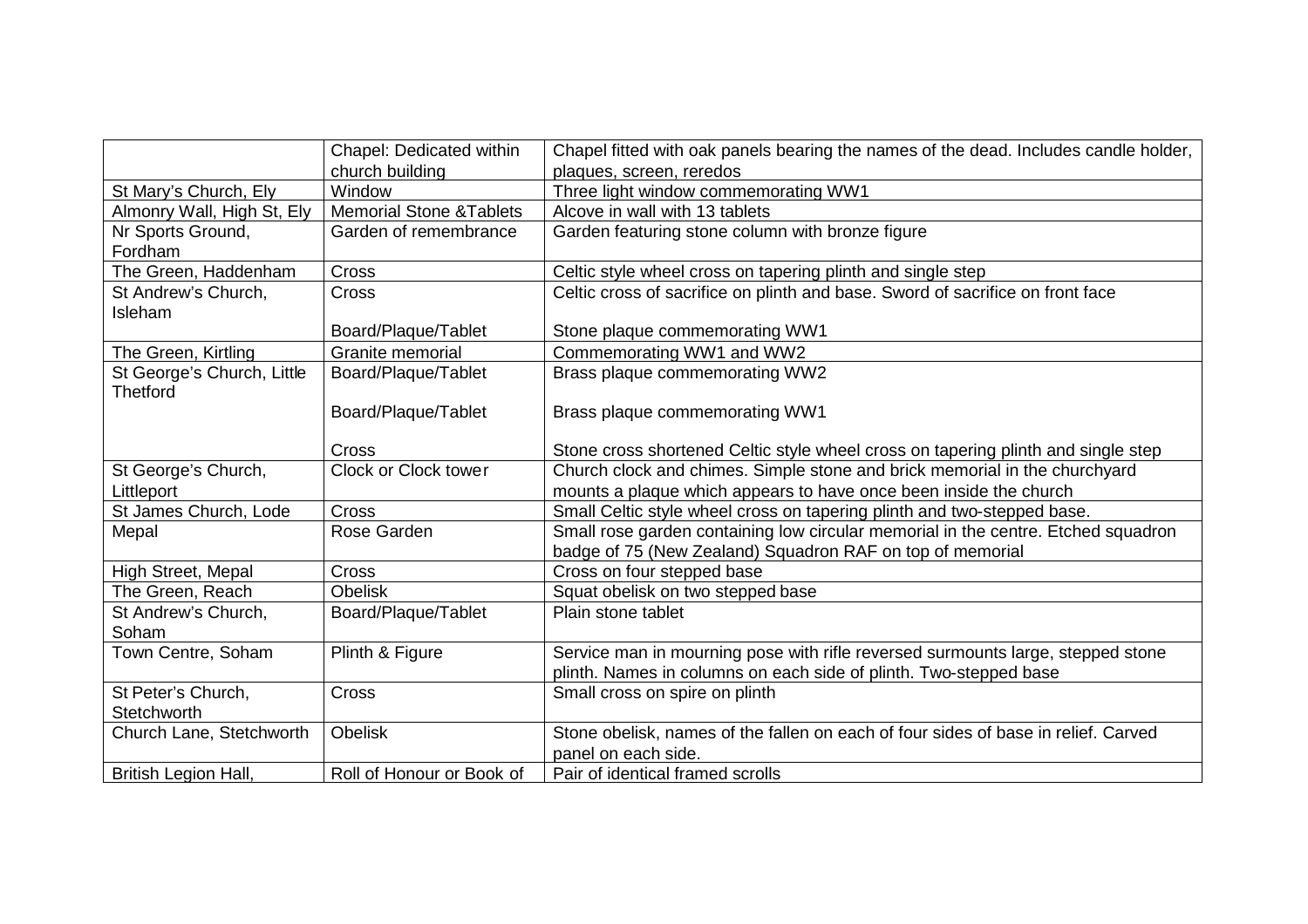| Stretham                            | Remembrance                              |                                                                                                                                                    |
|-------------------------------------|------------------------------------------|----------------------------------------------------------------------------------------------------------------------------------------------------|
|                                     | Roll of Honour or Book of<br>Remembrance | Plain hand written sheet, framed                                                                                                                   |
| St James Church,<br><b>Stretham</b> | Board/Plaque/Tablet                      | Elaborate tablet with coloured and gold mosaic inlays. Below hangs a poem by Stitt<br>inscribed on mahogany                                        |
|                                     | <b>Church Fabric/Fitting</b>             | Restored 14 century rood screen with added figures                                                                                                 |
|                                     | Obelisk in cemetery                      | Plain obelisk on square plinth and two-step base. Additional WW2 tablet mounted<br>vertically on front face                                        |
|                                     | <b>Cross</b>                             | Stone Celtic cross on four-stepped base and square plinth                                                                                          |
| St Andrew's Church,<br>Sutton       | <b>Church Fabric/fitting</b>             | Plain unadorned communion table                                                                                                                    |
|                                     | <b>Church Fabric/fitting</b>             | Prayer desk and chair with small attached plaque                                                                                                   |
|                                     | <b>Battlefield Cross or marker</b>       | Plain Latin wooden cross                                                                                                                           |
|                                     | <b>Church Fabric/fitting</b>             | Set of 14 cloth kneelers with embroidered badges, crosses and flora                                                                                |
|                                     | Board/Plaque/Tablet                      | Three polished brass plaques, two larger ones with inscriptions above long thin<br>lower one with biblical inscription. Set in polished wood mount |
|                                     | Roll of Honour or Book of<br>Remembrance | Leather bound book in locked display case. Badge of 75 (New Zealand) Squadron<br>on display case                                                   |
|                                     | Board/Plaque/Tablet                      | Polished hardwood shield and backboard with inscription plate. Burma star<br>association crest in the centre of the shield                         |
|                                     | Board/Plaque/Tablet                      | Plaque set into polished hardwood board                                                                                                            |
|                                     | Cross                                    | Lantern surmounted by a Latin cross. Octagonal shaft and square plinth                                                                             |